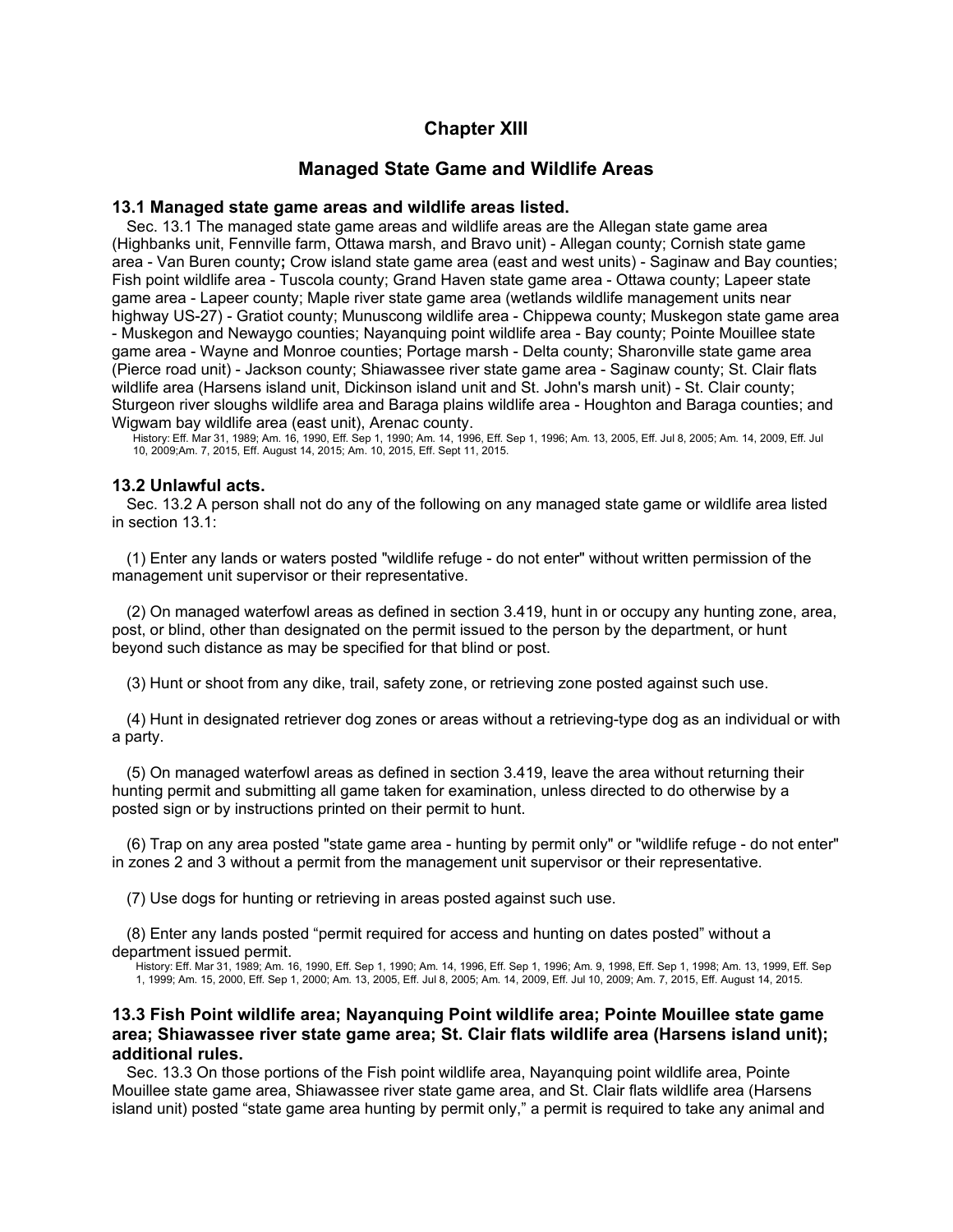the following rules shall apply:

(1) A person shall not take an animal without a permit for that species, location, and time period.

(2) Hunting shall be by reservation only on those days and units designated and published by the area manager. The area manager shall determine the number of reserved hunting permits to be issued. Applicants may not apply for more permits than authorized per hunter. The hunting reservation is not transferable from the original applicant to any other person.

(3) To hunt together as a party in a party permit area, all members of a group must register together prior to the drawing, except that up to 2 absentee hunters not present for the drawing may join a party of 2 or 3 if that hunter's registration information is completed on the party registration card is filed in the check station at the time of the drawing and the maximum party size is not exceeded. To register absentee hunters, the individuals complete waterfowl hunting license including the Federal Duck Stamp or a copy of it is required. Party members must hunt together in their assigned permit area.

 $(4)$  During a day designated and published by the area manager as "youth day(s)," hunting parties made up of at least 1 youth, 16 years old or younger, shall be given first priority for hunting permits.

(a) A parent or legal guardian shall not allow a youth hunter 10 through 16 years of age to go afield to hunt waterfowl unless the youth hunter is accompanied by a licensed adult at least 18 years of age and in accordance with section 3.402 of this order

(b) Youth hunters under 10 years of age must be licensed through the mentored youth hunting program and accompanied by a qualified mentor as described in section 2.14 of this order**.**

(5) It is unlawful to use or possess any shot, whether loose or loaded in shotshells, of a material other than those specified in section 3.411, subsections (1) to (3) except single projectile loads. History: Eff. Mar 31, 1989; Am. 16, 1990, Eff. Sep 1, 1990; Am. 14, 1991, Eff. Sep 1, 1991; Am. 17, 1993, Eff. Sep 1, 1993; Am. 6, 1997, Eff. Sep

1, 1997; Am. 13, 1998, Eff. Sep 1, 1998; Am. 17, 2004, Eff. Sep 11, 2004; Am. 16, 2006, Eff. Aug 11, 2006; Am. 12, 2007, Eff. Jul 13, 2007; Am. 14, 2009, Eff. Jul 10, 2009; Am. 12, 2012, Eff. Aug 9, 2012.; Am. 2, 2016, Eff. April 15, 2016.

#### **13.3a Pointe Mouillee state game area; additional rules.**

Sec. 13.3a The following rules are established on those portions of the Pointe Mouillee state game area located in all or portions of sections 21, 22, 27, 28, 33, 34 T04S R11E; 23, 24, 25, 26, 27, 35, and 36 T05S R10E; sections 5, 6, 7, 8, 30 and 31, T05S R11E; sections 1, 2, 11 and 12, of T06S R10E, and section 6 of T06 R11E, Monroe and Wayne counties:

(1) It is unlawful to use or possess any shot, whether loose or loaded in shotshells, of a material other than those specified in section 3.411, subsections (1) to (3) except single projectile loads.

(2) Within the managed waterfowl hunting area as defined in 3.419, a current hunting license and appropriate stamps shall constitute a valid permit to hunt in the non-refuge areas, except as specified in 13.3 (3) and (4).

(3) Within the managed waterfowl hunting area as defined in 3.419, hunting permits are required for all waterfowl hunting and permits shall be returned to the check station immediately upon completion of the hunting period for which it was valid or upon termination of hunting, whichever occurs first.

(4) During the regular waterfowl season, small game and deer hunting are prohibited within the managed waterfowl hunting area as defined in 3.419.

(5) Within the managed waterfowl hunting area as defined in 3.419, it is prohibited to possess or use more than 25 shells during any hunting period.

History Note: Am. 17, 2004, Eff. Sep 11, 2004; Am. 14, 2009, Eff. Jul 10, 2009; Am. 2, 2016, Eff. April 15, 2016.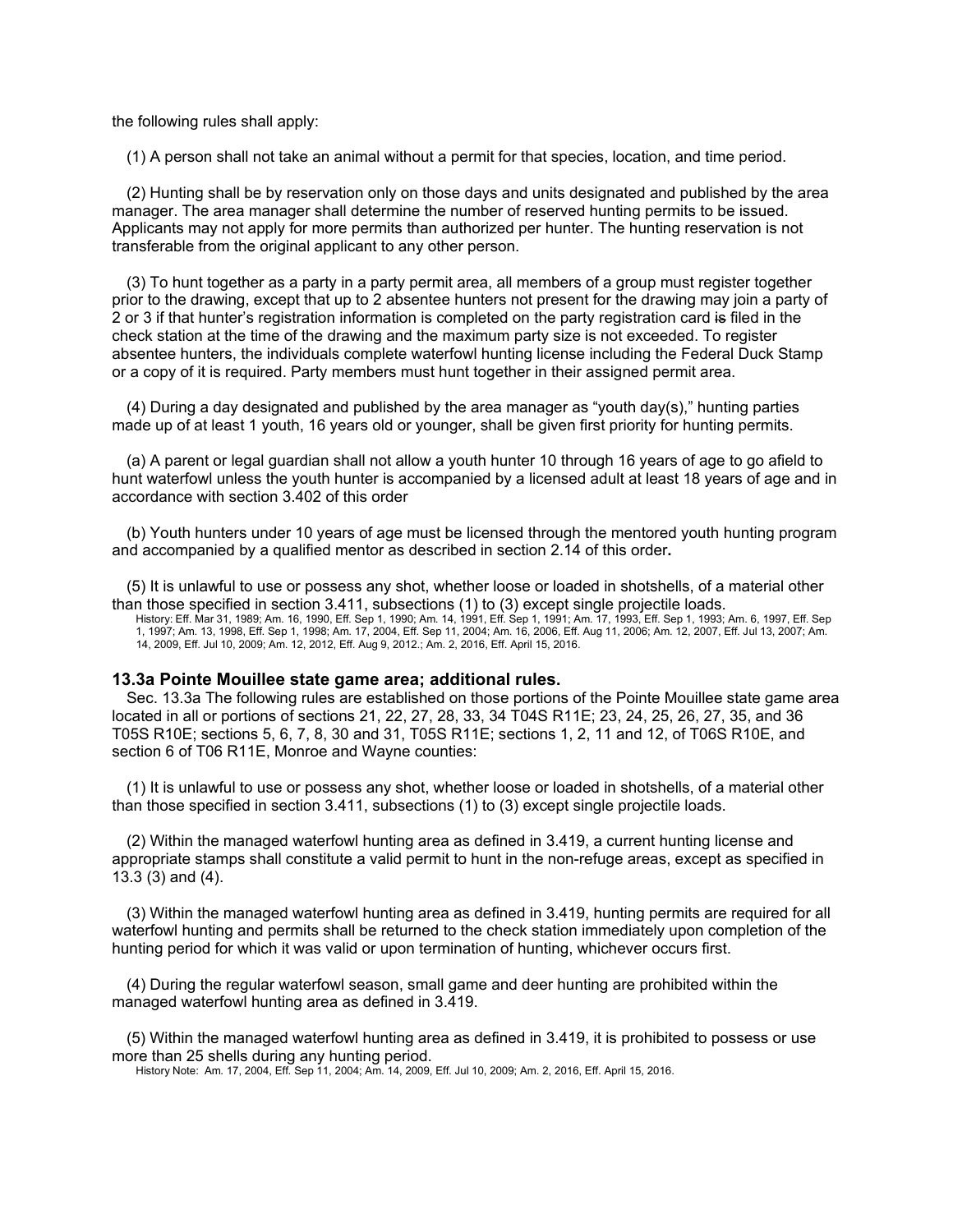### **13.4 Crow Island state game area; additional rule.**

Sec. 13.4 On those portions of the Crow Island state game area located in sections 4 to 5, T12N R5E; sections 7 to 9, 16 to 22, 27 to 30, and 32 to 33, T13N R5E, Bay and Saginaw counties, it is unlawful to use or possess any shot, whether loose or loaded in shot shells, of a material other than those specified in section 3.411, subsections (1) to (3) except single projectile loads.

History Note: Am. 17, 2004, Eff. Sep 11, 2004

# **13.5 Maple river state game area; additional rule.**

Sec. 13.5 On those portions of the wetland wildlife management units of the Maple river state game Area located in section 30, T9N R1W; and sections 20 to 23, and 25 to 29, T9N R2W, Gratiot county, it is unlawful to use or possess any shot, whether loose or loaded in shot shells, of a material other than those specified in section 3.411, subsections (1) to (3) except single projectile loads.

History Note: Am. 17, 2004, Eff. Sep 11, 2004

# **13.6 Muskegon county wastewater system; additional rules.**

Sec. 13.6 The following rules and regulations apply to managed hunting on the leased lands of the Muskegon county wastewater system, being sections 1, 2, 10 to 14, 23, and 24, T10N R15W; sections 6 to 8, 17 to 20, 29 to 32, T10N R14W, Muskegon county, as posted:

(1) Hunting will be authorized only for waterfowl (ducks and geese) from morning opening hour to 2:00 p.m. on weekdays. On Saturdays and Sundays, hunts will take place from the morning opening hour to noon, and from 1:00 p.m. to closing hour.

(2) A person hunting shall have:

(a) Personal identification.

(b) A daily permit issued by the department at the Muskegon state game area headquarters.

(3) Controls:

(a) Only hunters with official permits will be admitted to the wastewater property or permitted to remain in the hunting area. Driving on the wastewater property is restricted to the most direct route to and from official parking areas. Other driving will require a permit from the county wastewater headquarters.

(b) Hunters shall only park in parking areas assigned at the drawings.

(c) Hunters shall not hunt outside of their assigned hunting zone, area, blind, or post. Hunters shall not possess loaded firearms or discharge firearms anywhere except from their assigned zone, area, blind, or post.

(d) Hunters shall not leave the area without returning their hunting permit and submitting all game taken for examination, unless directed to do otherwise by a posted sign or by instructions printed on their permit to hunt.

(e) It is prohibited to possess or use more than 25 shotshells with shot size greater than BBB during any hunting period.

(f) Hunters' permits and firearms will be subject to inspection by department or Muskegon county personnel.

 $(4)$  During a day designated and published by the area manager as "youth day(s)," hunting parties made up of at least 1 youth, 10 to 16 years old, accompanied by 1 or 2 parents, guardians, or other persons authorized by the parent or guardian who is 18 years of age or older, with appropriate licenses and stamps, shall be given first priority for hunting permits.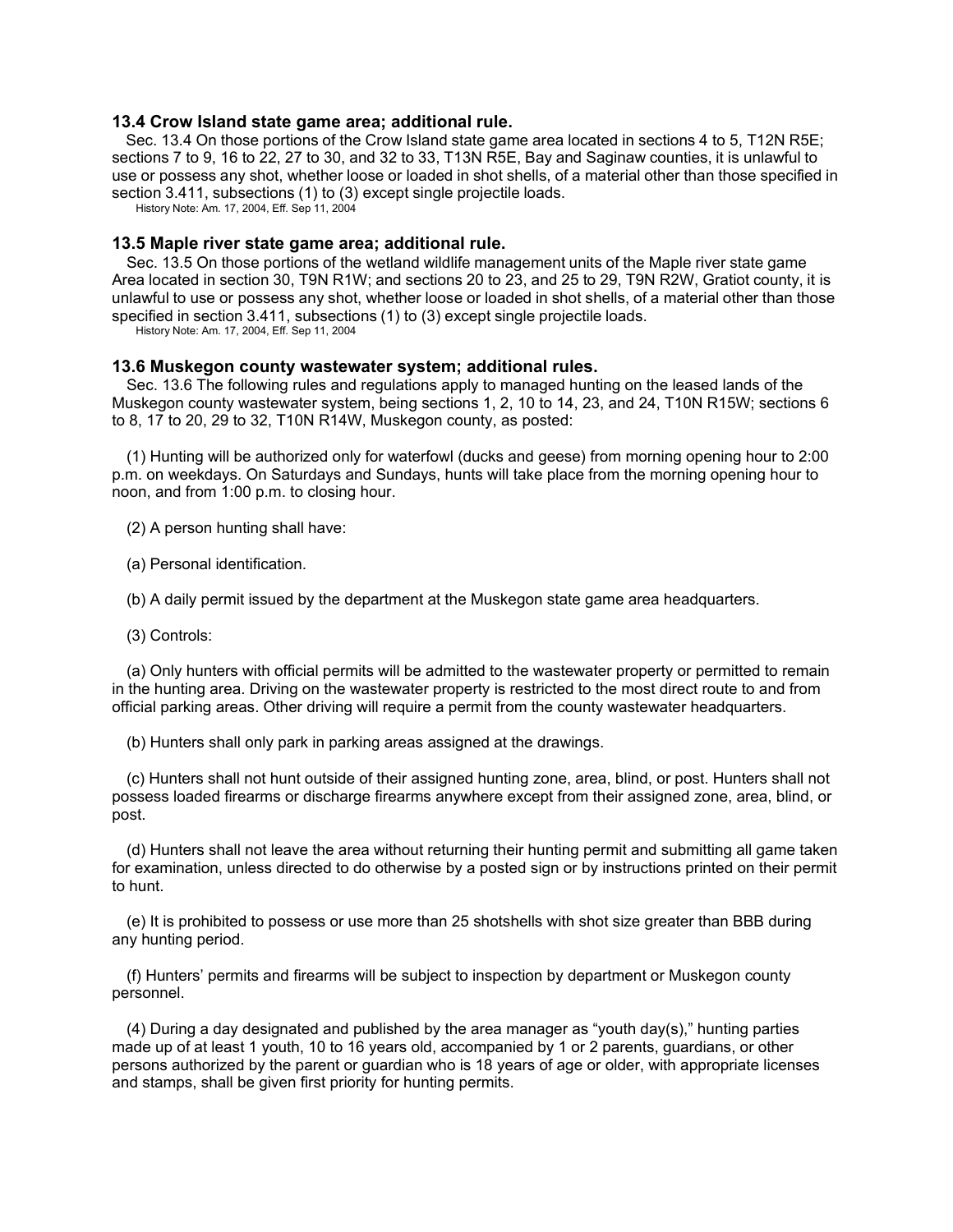(5) It is unlawful to use or possess any shot, whether loose or loaded in shotshells, of a material other than those specified in section 3.411, subsections (1) to (3), except single projectile loads.

History: Eff. Mar 31, 1989; Am. 16, 1990, Eff. Sep 1, 1990; Am. 10, 1992, Eff. Sep 1, 1992; Am. 17, 1993, Eff. Sep 1, 1993; Am. 6, 1997, Eff. Sep 1, 1997; Am. 13, 1998, Eff. Sep 1, 1998; Am. 17, 2004, Eff. Sep 11, 2004; Am. 16, 2006, Eff. Aug 11, 2006; Am. 14, 2009, Eff. Jul 10, 2009; Am. 2, 2016, Eff. April 15, 2016.

## **13.7 St. John's marsh; additional rules.**

Sec. 13.7 Within the St. John's marsh unit, St. Clair county, being that portion of state-owned lands and waters lying in sections 19, 30, and 31, T3N R16E; sections 24, 25, 35, and 36, T3N R15E; and sections 1 and 2, T2N R15E:

(1) It is unlawful to use or possess any shot, whether loose or loaded in shotshells, of a material other than those specified in section 3.411, subsections (1) to (3) except single projectile loads.

(2) Entry into an area posted "wildlife refuge" is prohibited from September 1 to November 30. History: Eff. Mar 31, 1989; Am. 17, 1993, Eff. Sep 1, 1993; Am. 6, 1997, Eff. Sep 1, 1997; Am. 13, 1999, Eff. Sep 1, 1999; Am. 11, 2002, Eff. Sep 1, 2002; Am. 17, 2004, Eff. Sep 11, 2004; Am. 2, 2009, Eff. Mar 6, 2009; Am. 14, 2009, Eff. Jul 10, 2009; Am. 2, 2022, Eff. Mar. 11, 2022.

#### **13.8 Windsor township mini-game area; rules.**

Sec. 13.8 The following rules are in effect for the Windsor township mini-game area being all that part lying west of the right-of-way of I-96, north of consumers power company right-of-way and east of Canal road, section 3, north half of the section lying south and east of proposed I-69 right-of-way except grand trunk and western railroad right- of-way, a parcel described as beginning at a point 1,000 feet east of the intersection of Billwood road and Crowner road, thence north 550 feet, west 400 feet, north 400 feet, west to Crowner road, north along Crowner road to the intersection with the grand trunk and western railroad right-of-way, northeast along grand trunk and western railroad right-of-way to the south line of consumers power company right-of-way, east along south line of consumers power company right-of-way to the intersection with Harris road, if extended, south and west along Harris road to the intersection with Billwood highway, west along Billwood highway to the point of beginning, section 4, T3N R3W, in Eaton county:

(1) Firearm hunting (shotgun only) is permitted only on lands lying north of the power line. Department personnel will post "safe hunting zones" which inform the hunter that it is illegal to discharge a firearm within 450 feet of a building or residence.

(2) Permitted over the entirety: archery hunting, trapping, and fishing.

(3) Walk-in access is permitted over the entirety.

(4) Signs containing the foregoing regulations shall be posted in such manner and at such locations as will provide reasonable notice of same to the public.

History: Eff. Mar 31, 1989.

### **13.9 Shiawassee river state game area; rules.**

Sec. 13.9 The following rules are established on those portions of the Shiawassee river state game area, Saginaw county, posted "state game area - hunting by permit only" being all or portions of sections 13, 14, 15, 16 17, 21, 22, 23, 24, 25, 26, 27, 28 29, 32, 33, 34, 35, and 36 of T11N R03E; sections 1, 2, 3, 4, 5, 9, 10 and 11 of T10N R03E; and sections 19 and 30 of T11N R04E:

(1) A current hunting license and appropriate stamps shall constitute a valid permit to hunt in the nonrefuge areas, except as specified in 13.9 (2) and (5).

(2) Hunting permits are required for all deer and waterfowl hunting and permits shall be returned to the check station immediately upon completion of the hunting period for which it was valid or upon termination of hunting, whichever occurs first.

(3) During the firearm deer seasons, a person hunting deer under a valid permit may only use single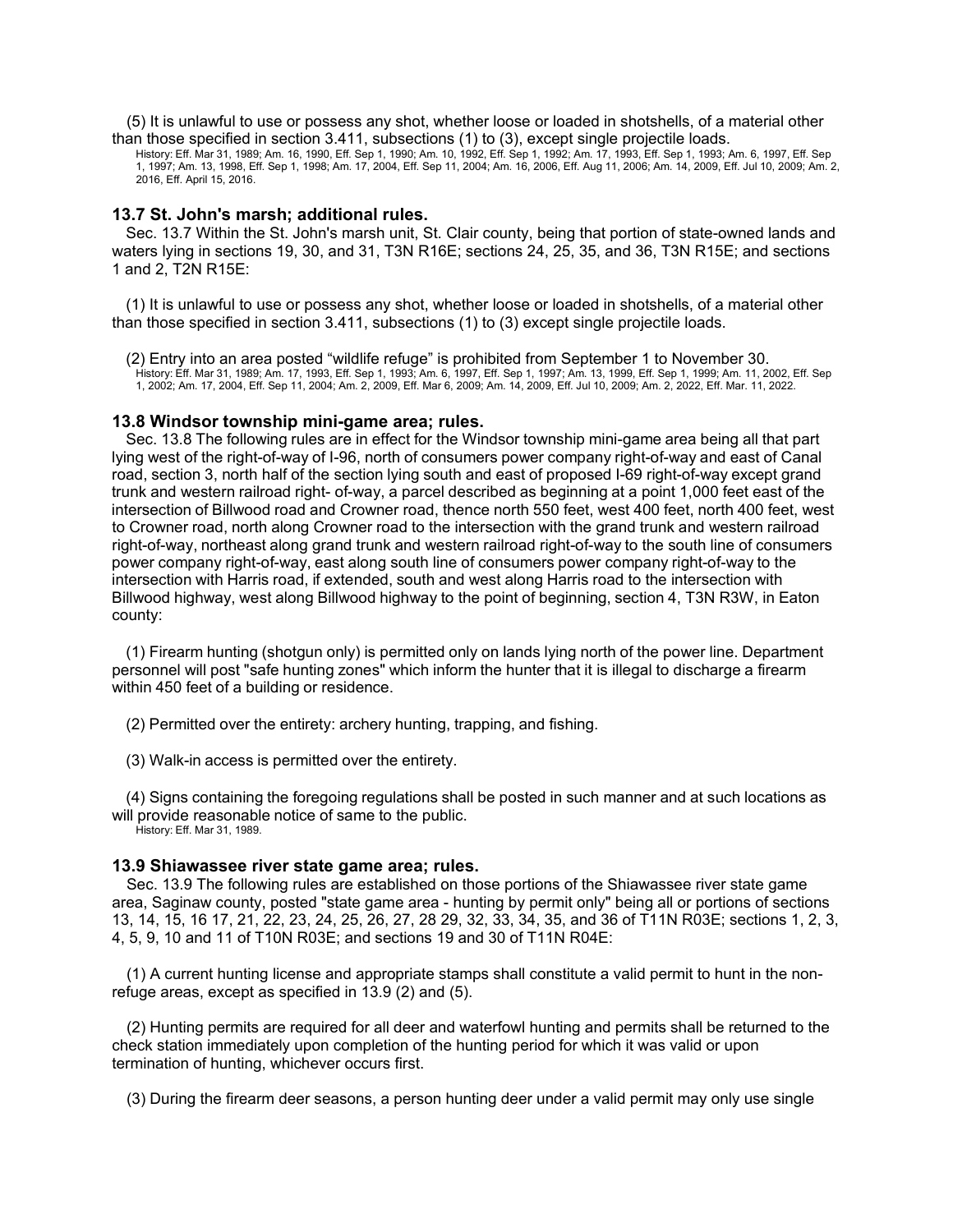projectile loads.

(4) It shall be unlawful to camp or attempt to camp on designated parking areas or on any lands posted "state game area - hunting by permit only" from October 1 to January 1.

(5) During any waterfowl season within the managed waterfowl hunting area, small game and firearm deer hunting are prohibited.

(6) During the regular November firearm deer season there shall be no small game hunting.

(7) It is prohibited to possess or use more than 25 shotshells during any hunting period.

(8) It is unlawful to use motion-winged decoys.

(9) It is prohibited to hunt deer with firearms during any open waterfowl hunting season, except as follows:

(a) During any waterfowl season within the managed waterfowl hunting area, small game and firearm deer hunting is prohibited.

(b) Firearm managed deer hunting may be allowed from September 1 to January 1 of the following year, including areas posted as "wildlife refuge – do not enter," by the wildlife supervisor or department designee if the department determines that conditions exist that significantly reduce habitat for waterfowl hunting. Participants must possess a valid deer management unit 273 hunting permit and current hunting licenses.

(10) Refuge deer hunting permits and non-refuge deer hunting permits may be issued to persons chosen in random drawings from applicants for different hunting periods for days designated by the management unit supervisor or representative. Permits shall not be transferred or altered.

History: Eff. Mar 31, 1989; Am. 13, 1990, Eff. Sep 1, 1990; Am. 16, 1990, Eff. Sep 1, 1990; Am. 6, 1997, Eff. Sep 1, 1997; Am. 13, 1998, Eff. Sep 1, 1998; Am. 13, 1999, Eff. Sep 1, 1999; Am. 15, 2000, Eff. Sep 1, 2000; Am. 13, 2004, Eff. Aug 14, 2004; Am. 12, 2007, Eff. Jul 13, 2007; Am. 14, 2009, Eff. Jul 10, 2009; Am. 11, 2010, Eff. June 3, 2010; Am. 2, 2016, Eff. April 15, 2016.

### **13.10 Fish point wildlife area; rules.**

Sec. 13.10 The following rules are established on those portions of the Fish point wildlife area, Tuscola county, posted "state game area - hunting by permit only" being all or portions of section 10, T15N R8E; sections 15 to 16, T15N R8E; and sections 21 to 22, T15N R8E:

(1) A current hunting license and appropriate stamps shall constitute a valid permit to hunt in the nonrefuge areas, except as specified in 13.10 (2) and (4).

(2) Hunting permits are required for all deer and waterfowl hunting and permits shall be returned to the check station immediately upon completion of the hunting period for which it was valid or upon termination of hunting, whichever occurs first.

(3) No hunting of deer with firearms during any open waterfowl hunting season, except follows:

(a) Firearm managed deer hunting may be allowed from September 1 to January 1 of the following year, including areas posted as "wildlife refuge – do not enter," by the wildlife supervisor or department designee if the department determines that conditions exist that significantly reduce optimal waterfowl hunting. Participants must possess a valid deer hunting permit and current hunting licenses.

(b) Firearm antlerless deer hunting may be allowed, including areas posted as "wildlife refuge – do not enter," by the wildlife supervisor or department designee from the first Monday following the third Saturday in December through January 1. Participants must possess a valid deer hunting permit and current hunting licenses.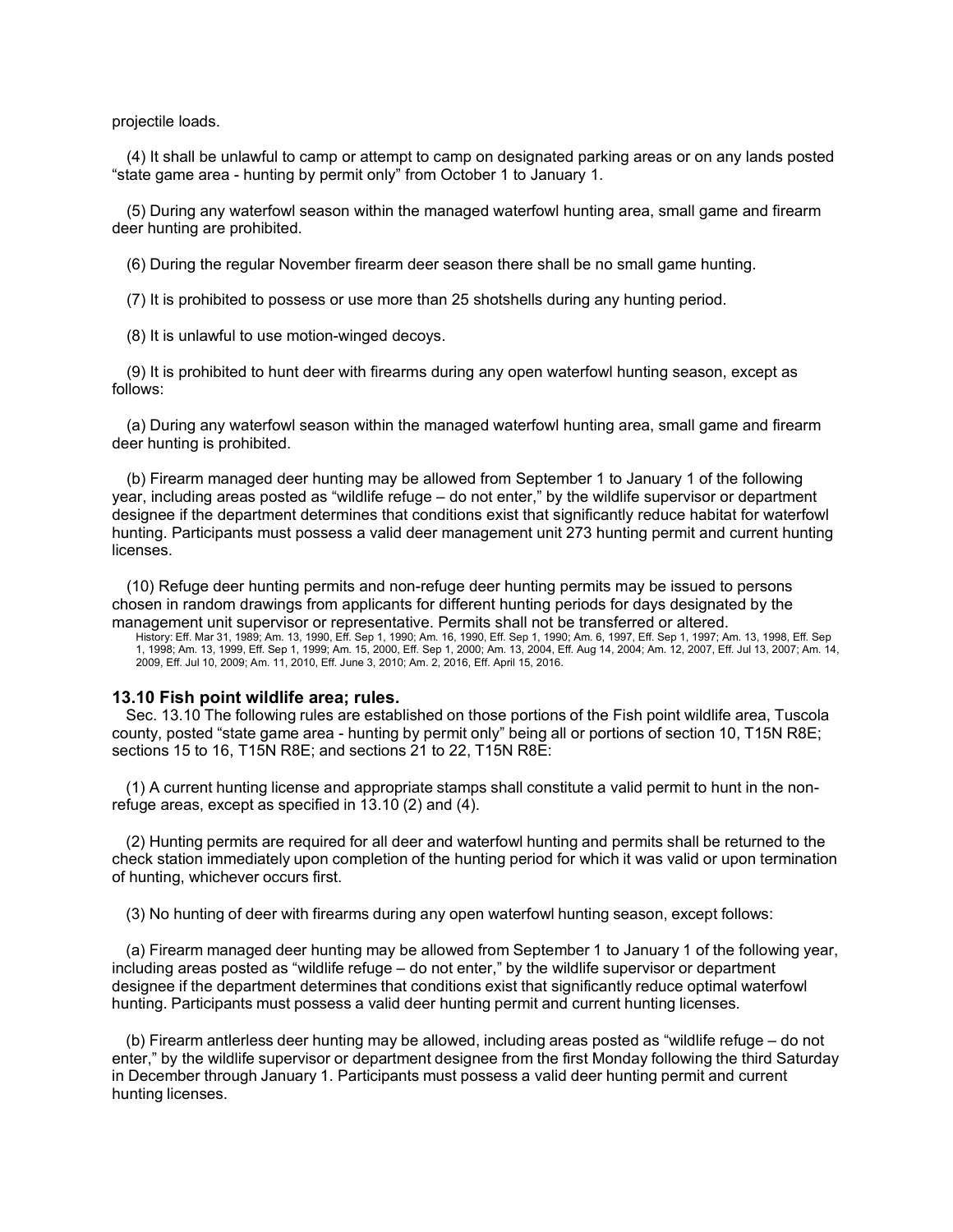(4) During the managed waterfowl hunting season, small game hunters must participate in the waterfowl drawing to hunt in the managed waterfowl hunting zones.

(5) It is prohibited to possess or fire from a shotgun more than 25 shotshells during any hunting period.

(6) Deer hunting may be allowed during the appropriate hunting season on dates designated by the management unit supervisor or representative, within the areas posted "wildlife refuge-do not enter" through a random drawing of a validated daily party registration hunting permit.

(7) Refuge deer hunting permits and non-refuge deer hunting permits may be issued to persons chosen in random drawings from applicants for different hunting periods for days designated by the management unit supervisor or representative. Permits shall not be transferred or altered.

History: Eff. Mar 31, 1989; Am. 16, 1990, Eff. Sep 1, 1990; Am. 13, 1999, Eff. Sep 1, 1999; Am. 12, 2007, Eff. Jul 13, 2007; Am. 14, 2009, Eff. Jul 10, 2009; Am. 11, 2010, Eff. June 3, 2010; Am. 8, 2014, Eff. Jul 11, 2014.

# **13.11 Allegan state game area, Fennville farm unit; additional rules.**

Sec. 13.11 Within the Fennville farm unit, being all or portions of sections 5, 7, 8, 9, 16, 17, 18, 19, 20, and 30 of T02N R15W; sections 12, 13, and 24 of T02N R16W, posted "state game area - hunting by permit only" or "wildlife refuge – do not enter" the following rules are established:

(1) It is unlawful to use or possess any shot, whether loose or loaded in shotshells, of a material other than those specified in section 3.411, except single projectile loads.

(2) During a day designated by the management unit supervisor or their representative as "youth day", only hunting parties made up of one to four youths,16 years old or younger, with appropriate licenses and stamps, will be included in the daily drawing. Only youths will be permitted to hunt.

(a) A parent or legal guardian shall not allow a youth hunter 10 through 16 years of age to go afield to hunt waterfowl unless the youth hunter is accompanied by a licensed adult at least 18 years of age in accordance with section 3.402 of this order.

(b) Youth hunters under 10 years of age must be licensed through the mentored youth hunting program and accompanied by a qualified mentor as described in section 2.14 of this order.

(3) A current hunting license and appropriate stamps shall constitute a valid permit to hunt in the nonrefuge areas when the area goose season is closed and in zones 1, 9, and 10 during the goose season, except on designated days the management unit supervisor or their representative may suspend hunting for all animals in specified areas and allow hunting only under authority of a validated party registration hunting permit.

(4) The management unit supervisor or their representative, at their discretion, during the appropriate hunting season, may allow hunting on designated dates within the areas posted "wildlife refuge – do not enter" through a random drawing under the authority of a validated daily party registration hunting permit.

(5) On days designated by the management unit supervisor or their representative, during the deer hunting season, refuge deer hunting permits and non-refuge deer hunting permits may be issued to persons chosen in random drawings from applicants for different hunting periods. Permits shall not be transferred or altered.

(6) Deer hunting under the authority of a validated party registration hunting permit issued through a drawing may occur from opening hour until noon, for antlerless deer only, on the dates designated by the management unit supervisor or their representative.

(7) No person shall possess a dog or use a dog for hunting in Fennville farm unit zones 2-7 or in the portion of zone 8 located in sections 18 and 19 of T02N R15W (Clyde township) except in areas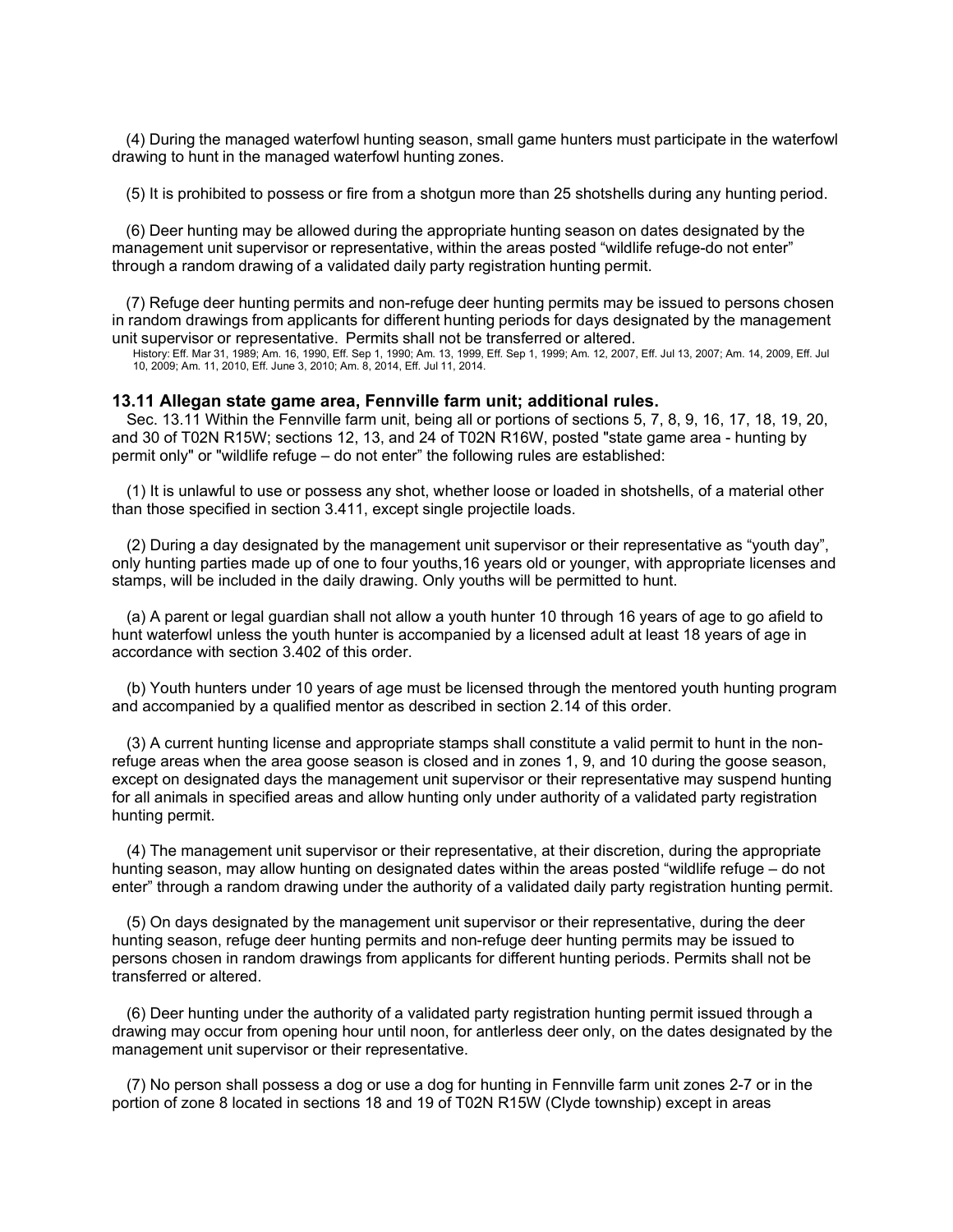designated as retriever dog zones by the management unit supervisor or their representative, wherein dogs may be used to retrieve downed waterfowl while in the act of waterfowl hunting.

(8) During area goose season:

(a) It is prohibited to possess or use more than 25 shotshells while waterfowl hunting under authority of a validated party registration hunting permit.

(9) No hunting of deer with firearms is permitted within the Fennville farm unit.

History: Eff. Mar 31, 1989; Am. 16, 1990, Eff. Sep 1, 1990; Am. 14, 1991, Eff. Sep 1, 1991; Am. 17, 1991, Eff. Jan 1, 1992; Am. 17, 1993, Eff. Sep 1, 1993; Am. 11, 1994, Eff. Sep 1, 1994; Am. 8, 1995, Eff. Sep 1, 1995; Am. 14, 1996, Eff. Sep 1, 1996; Am. 6, 1997, Eff. Sep 1, 1997; Am. 9, 1998, Eff. Sep 1, 1998; Am. 13, 1998, Eff. Sep 1, 1998; Am. 8, 1999, Eff. Sep 1, 1999; Am. 15, 2000, Eff. Sep 1, 2000; Am. 13, 2001, Eff. Sep 1, 2001; Am. 11, 2002, Eff. Sep 1, 2002; Am. 17, 2004, Eff. Sep 11, 2004; Am. 13, 2005, Eff. Jul 8, 2005; Am. 9, 2006, Eff. Jul 7, 2006; Am. 16, 2006, Eff. Aug 11, 2006; Am. 14, 2009, Eff. Jul 10, 2009; Am. 2, 2016, Eff. April15, 2016.

#### **13.11a Ottawa marsh unit; additional rules.**

Sec 13.11a Within the Ottawa marsh unit, being all or portions of the state-owned lands and waters which are bounded on the north by the Kalamazoo river, on the south and west by the bottom of the bluff, and the pipeline right-of-way on the southeast, in sections 15, 22, 23, 24, 25, 26, and 27. T3N R15W, and sections 29 and 30, T3N R14W, the following rules are established:

(1) During the waterfowl season, the hunting hours for all migratory birds shall be from opening hour to 3:00 p.m. each day.

(2) Blinds erected or constructed for purpose of hunting must be removed daily.

(3) It is unlawful to use or possess any shot, whether loose or loaded in shot shells, of a material other than those specified in section 3.411, except single projectile loads.

History: Am. 13, 2005, Eff. Jul 8, 2005; Am. 9, 2006, Eff. Jul 7, 2006; Am. 14, 2009, Eff. Jul 10, 2009; Am. 19, 2009, Oct. 8, 2009.

### **13.11b Highbanks unit; additional rule.**

Sec 13.11b Within the Highbanks unit, being all or portions of sections 4, 5, and 9, T2N R14W, the following rule is established:

(1) It is unlawful to use or possess any shot, whether loose or loaded in shotshells, of a material other than those specified in section 3.411, except single projectile loads.

History: Am. 19, 2009, Oct. 8, 2009.

## **13.12 Wigwam bay state wildlife area, east unit; additional rule.**

Sec. 13.12 Within the diked area of the east unit of the Wigwam Bay State Wildlife Area located in sections 4 to 5, T18N R6E; and sections 32 to 33, T19N R6E, Arenac county, it is unlawful to use or possess any shot, whether loose or loaded in shot shells, of a material other than those specified in section 3.411, subsections (1) to (3) except single projectile loads.

History Note: Am. 17, 2004, Eff. Sep 11, 2004.

#### **13.13 Baraga plains wildlife area; additional rules.**

Sec. 13.13 The following rules are established on those portions of the Baraga plains wildlife area, Baraga county, being all or portions of sections 3 to 10, 15 to 22, 27 to 28, and 30 to 33, T49N R34W:

(1) Goose decoys shall not be placed on any lands or waters prior to the opening day of the goose season.

(2) Goose decoys shall not be left set out overnight.

History: Am. 16, 1990, Eff. Sep 1, 1990.

# **13.14 Sturgeon river sloughs wildlife area; additional rules.**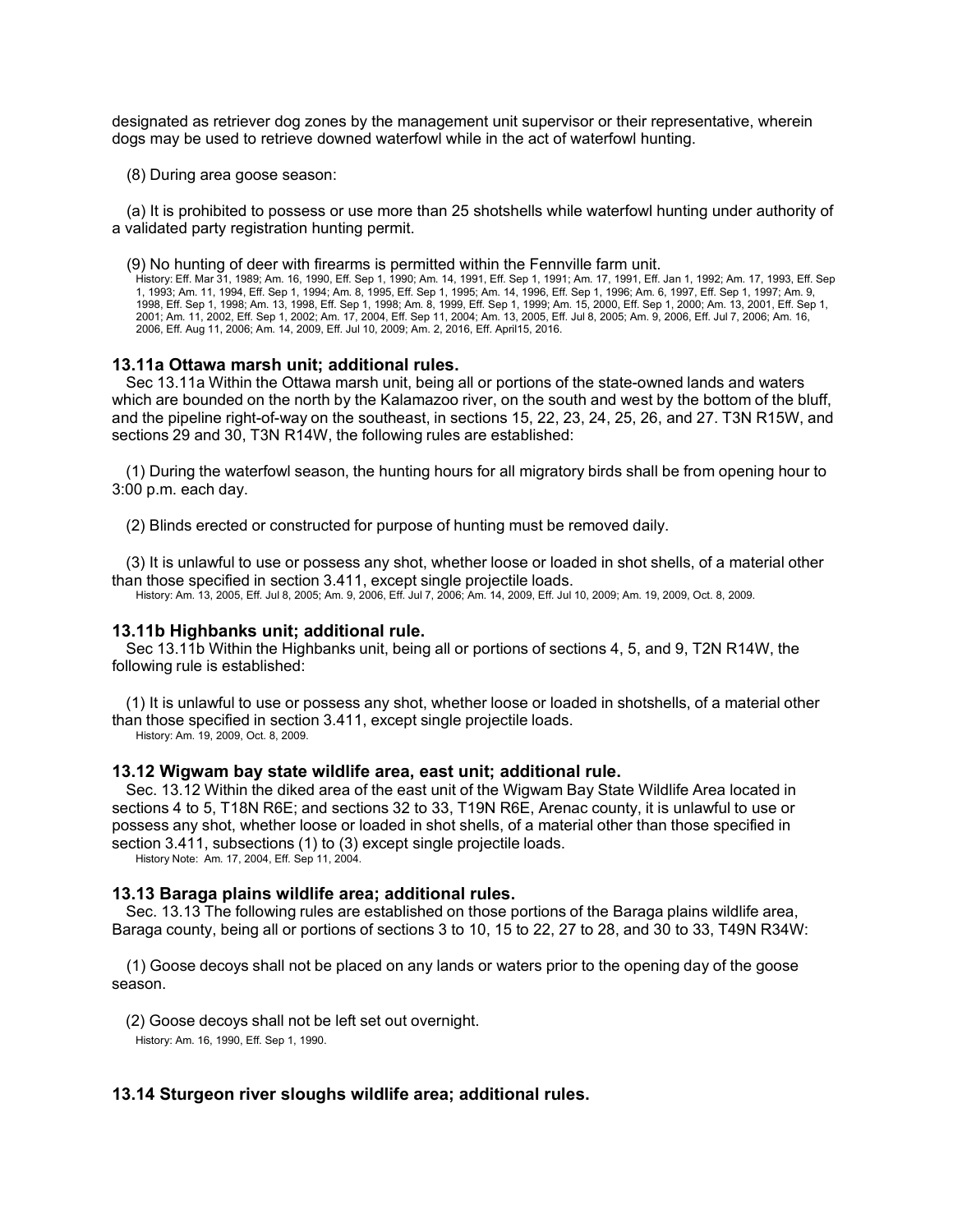Sec. 13.14 The following rules are established on those portions of the Sturgeon river sloughs wildlife area, Houghton and Baraga counties, being all or portions of sections 3 to 6, 9 to 10, 16 to 17, and 19 to 21, T52N R33W; section 1, T52N R34W; sections 1 to 4, 9 to 10, 16, 20 to 21, 24 to 26, 28 to 29, and 31 to 33, T53N R33W; and sections 33 to 34, T54N R33W:

(1) Goose decoys shall not be placed on any lands or waters prior to the opening day of the goose season.

(2) Goose decoys shall not be left set out overnight.

History: Am. 16, 1990, Eff. Sep 1, 1990.

# **13.15 Repealed; Am. 13, 1999, Eff. Sep 1, 1999.**

# **13.16 Nayanquing point wildlife area; additional rule.**

Sec. 13.16 The following rules are established on those portions of the Nayanquing Point wildlife area, Bay county, posted "state game area-hunting by permit only" being all or portions of section 13, T16N R4E; sections 23 to 26, T16N R4E; and section 18, T16N R5E:

(1) A current hunting license and appropriate stamps shall constitute a valid permit to hunt in the nonrefuge areas when the managed waterfowl hunt season is closed, except as specified in 13.16 (2) and (4).

(2) Hunting permits are required for all deer and waterfowl hunting and permits shall be returned to the check station immediately upon completion of the hunting period for which it was valid or upon termination of hunting, whichever occurs first.

(3) No hunting of deer with firearms during any open waterfowl hunting season, except as follows:

(a) Firearm managed deer hunting may be allowed from September 1 to January 1 of the following year, including areas posted as "wildlife refuge – do not enter," by the wildlife supervisor or department designee if the department determines that conditions exist that significantly reduce optimal waterfowl hunting. Participants must possess a valid deer hunting permit and current hunting licenses.

(b) Firearm antlerless deer hunting may be allowed, including areas posted as "wildlife refuge – do not enter," by the wildlife supervisor or department designee from the first Monday following the third Saturday in December through January 1. Participants must possess a valid deer hunting permit and current hunting licenses.

(4) During the managed waterfowl hunting season, small game hunters must participate in the waterfowl drawing to hunt in the managed waterfowl hunting zones.

(5) It is prohibited to possess or fire from a shotgun more than 25 shotshells during any hunting period.

(6) Deer hunting may be allowed during the appropriate hunting season on dates designated by the management unit supervisor or representative , within the areas posted "wildlife refuge-do not enter" through a random drawing of validated daily party registration hunting permit.

(7) Refuge deer hunting permits and non-refuge deer hunting permits may be issued to persons chosen in random drawings from applicants for different hunting periods for days designated by the management unit supervisor or representative. Permits shall not be transferred or altered.

History: Am. 12, 2007, Eff. Jul 13, 2007; Am. 14, 2009, Eff. Jul 10, 2009; Am. 11, 2010, Eff. June 3, 2010; Am. 8, 2014, Eff. Jul 11, 2014.

# **13.17 St. Clair flats state wildlife area, Harsens island unit; additional rules.**

Sec. 13.17 The following rules are established on those portions of the St. Clair flats state wildlife area, Harsens island unit, St. Clair county, posted "state wildlife game area - hunting by permit only" being all or portions of sections 17, 18, 19, 20, 29, 30, and 31 of T02N, R16E; sections 13, 23, 24, 25, 26, 35 and 36 of T02N, R15E: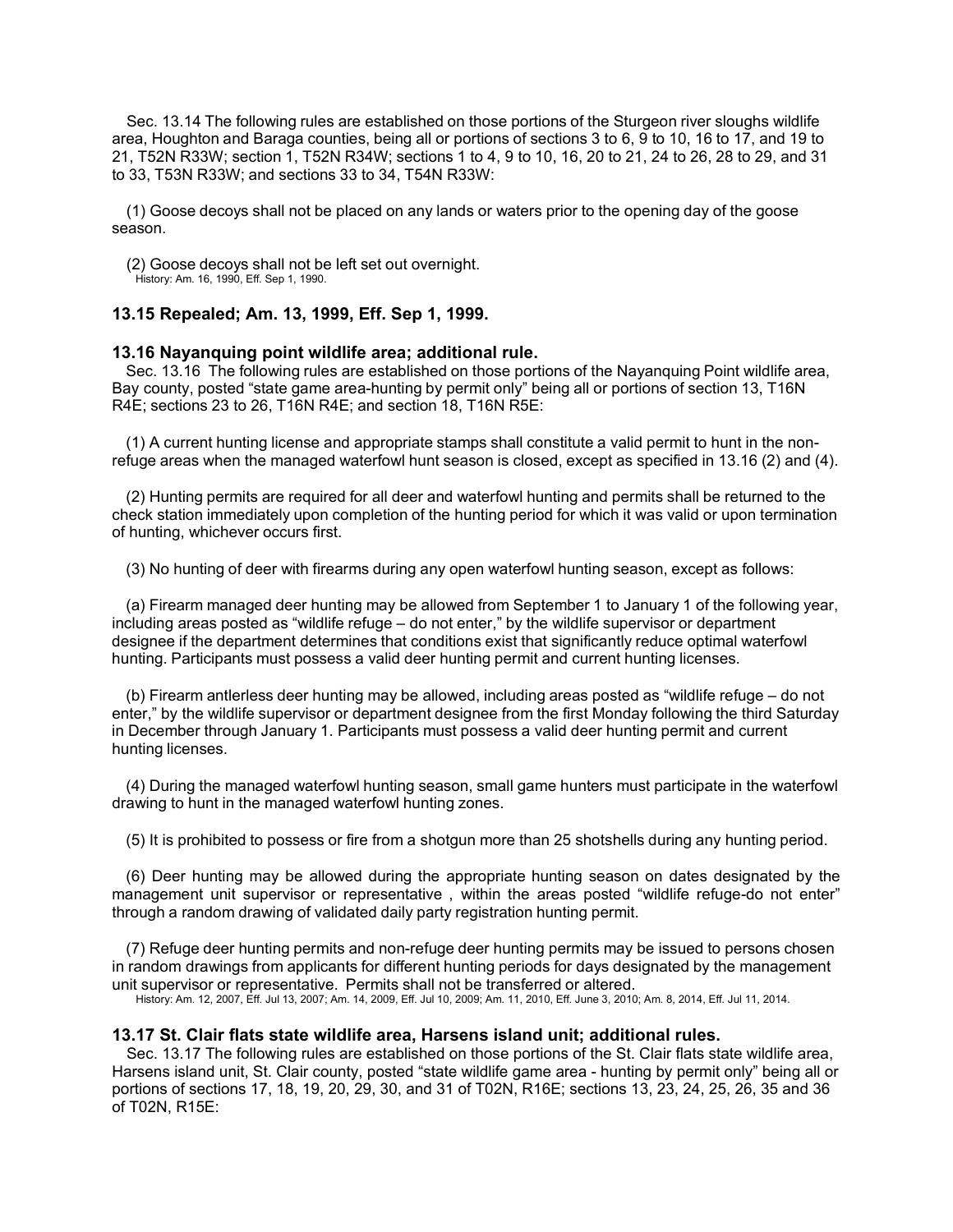(1) During the firearm deer seasons, a person hunting deer under a valid permit may only use single projectile loads.

(2) It is prohibited to possess or use more than 25 shells during any hunting period.

(3) A current hunting license and appropriate stamps shall constitute a valid permit to hunt in the nonrefuge areas, except as specified in subsection (4).

(4) Hunting permits are required for all deer and waterfowl hunting and permits shall be returned to the check station immediately upon completion of the hunting period for which it was valid or upon termination of hunting, whichever occurs first.

(5) It is unlawful to use motion-winged decoys.

(6) It is prohibited to hunt deer with firearms during any open waterfowl hunting season, except as follows:

(a) Firearm managed deer hunting may be allowed from September 1 to January 1 of the following year, including areas posted as "wildlife refuge – do not enter," by the wildlife supervisor or department designee if the department determines that conditions exist that significantly reduce waterfowl habitat. Participants must possess a valid deer hunting permit and current hunting licenses.

(b) Firearm antlerless deer hunting may be allowed, including areas posted as "wildlife refuge – do not enter," by the wildlife supervisor or department designee from the first Monday following the third Saturday in December through January 1 of the following year. Participants must possess a valid deer hunting permit and current hunting licenses.

(7) Deer hunting may be allowed during the appropriate hunting season on dates designated by the management unit supervisor or representative, within the areas posted "wildlife refuge-do not enter," through a random drawing of validated daily party registration hunting permit.

(8) Refuge deer hunting permits and non-refuge deer hunting permits may be issued to persons chosen in random drawings from applicants for different hunting periods for days designated by the management unit supervisor or representative. Permits shall not be transferred or altered. History: Am. 14, 2009, Eff. Jul 10, 2009; Am. 15, 2013, Eff. Aug 9, 2013; Am. 2, 2016, Eff. April 15, 2016.

**13.18 Sharonville state game area; Pierce road unit definition, rules.**

Sec. 13.18 The following rules are established on those portions of the Sharonville state game area, Jackson county, posted "designated Pierce road unit – permit required for access and hunting on dates posted" being portions south of Sharon valley road in section 36, T03S R02E and sections 1 to 2 of T04S R04S:

(1) The management unit supervisor or their representative may designate special hunt opportunity days for the Pierce road unit during any deer hunting season.

(2) During designated special hunt opportunity days as posted by the department, all access to the Pierce road unit is prohibited without a permit. This subsection shall not apply to authorized employees and designated agents of the department performing official job responsibilities.

(3) An individual wishing to participate in restricted hunting days shall be eligible to apply for a permit if one of the following applies:

(a) The individual possesses a department issued permit to hunt from a standing vehicle.

(b) The individual is a veteran with 100 percent disability as defined by the United States department of